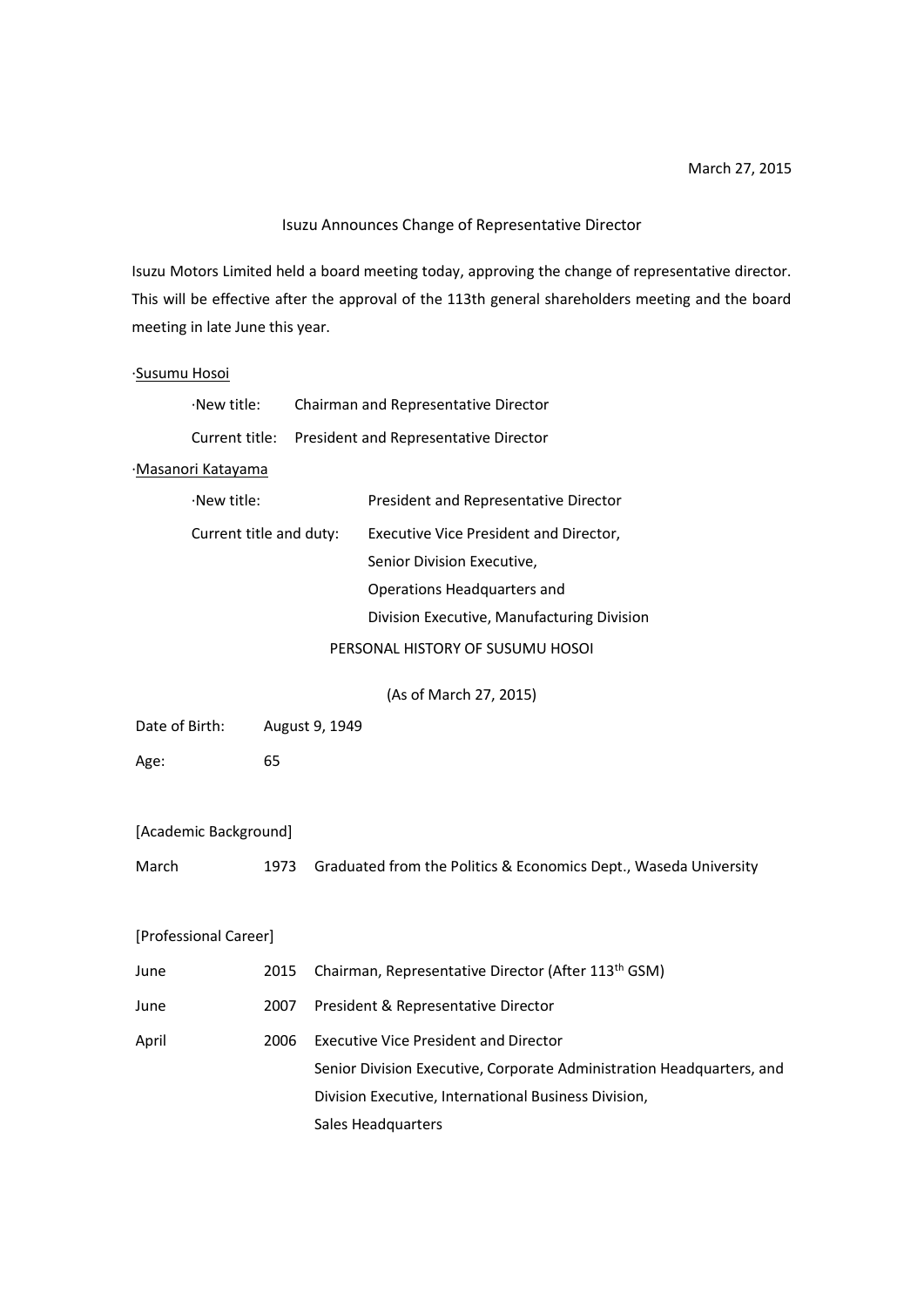| April    | 2005 | Director & Senior Executive Officer, and Senior Division Executive,     |
|----------|------|-------------------------------------------------------------------------|
|          |      | Corporate Administration Headquarters, and Division Executive,          |
|          |      | Corporate Planning & Finance Division and Strategic Business Division,  |
|          |      | Sales Headquarters                                                      |
| April    | 2004 | Director & Executive Officer, and Division Executive                    |
|          |      | Corporate Planning & Finance Division, and Strategic Business           |
|          |      | Division No.1, Sales Headquarters                                       |
| November | 2002 | Director & Executive Officer, and Executive, Corporate Planning Dept.,  |
|          |      | Corporate Business Promotion Dept.                                      |
|          |      | and Group Company Control Dept., Corporate Planning & Finance           |
|          |      | Division, Corporate Administration Headquarters, and General Manager,   |
|          |      | Corporate Business Promotion Dept.                                      |
| June     | 2002 | Director & Executive Officer, and Executive, Operations Planning        |
|          |      | Office, Corporate Planning & Finance Division                           |
| May      | 2001 | Executive, Corporate Planning and Senior Executive,                     |
|          |      | Domestic Sales Planning and Domestic Service & Parts                    |
| April    | 2000 | Senior Executive, Domestic Sales Control, Planning, RV Sales, Used Veh. |
|          |      | Sales and Service & Parts                                               |
| December | 1998 | Executive, Corporate Planning                                           |
| April    | 1997 | Managing Director, Isuzu Motors America, Inc.                           |
| May      | 1996 | Managing Director, Isuzu Motors Asia, Ltd.                              |
| December | 1994 | General Manager, Overseas Planning Office                               |
| January  |      | 1994 Director, American Isuzu Motors Inc.                               |
| February | 1993 | Director, Isuzu Truck of America Inc.                                   |
| June     | 1992 | General Manager, 2nd Corporate Planning Dept.                           |
| February | 1988 | Senior Staff, FS Planning Office                                        |
| April    | 1973 | Joined Isuzu Motors Limited                                             |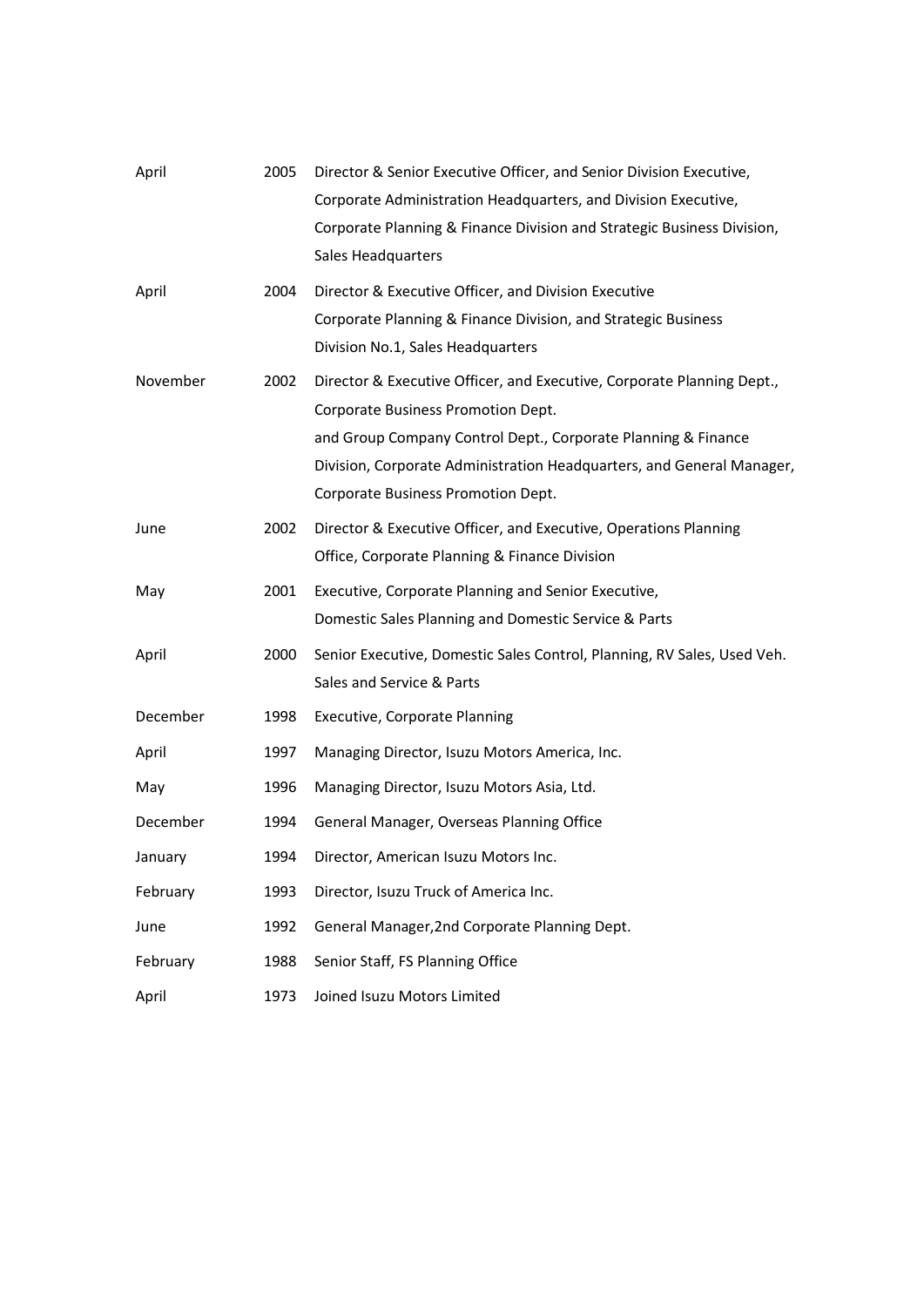# PERSONAL HISTORY OF MASANORI KATAYAMA

| (As of March 27, 2015) |  |  |
|------------------------|--|--|
|------------------------|--|--|

| Date of Birth:        | May 16, 1954 |                                                                                                                                                             |
|-----------------------|--------------|-------------------------------------------------------------------------------------------------------------------------------------------------------------|
| Age:                  | 60           |                                                                                                                                                             |
| [Academic Background] |              |                                                                                                                                                             |
| March                 | 1978         | Graduated from Faculty of Engineering The University of Tokyo                                                                                               |
| [Professional Career] |              |                                                                                                                                                             |
| June                  | 2015         | President, Representative Director (After 113 <sup>th</sup> GSM)                                                                                            |
| April                 | 2014         | Appointed as Executive Vice President and Director,<br>Senior Division Executive,<br>Operations Headquarters and Division Executive,                        |
|                       |              | <b>Manufacturing Division</b>                                                                                                                               |
| October               | 2013         | Director of the Board, and Managing Executive Officer.<br>Division Executive in charge of Corporate Planning & Finance Division,<br>and Sales Division No.3 |
| April                 | 2013         | Director of the Board, and Managing Executive Officer.<br>Division Executive in charge of Corporate Planning & Finance Division.                            |
| February              | 2011         | Appointed as Director of the Board, and Managing<br><b>Executive Officer</b><br><b>ASEAN Operations Executive</b>                                           |
| February              | 2009         | Director of the Board, and Senior Executive Officer<br>Division Executive in charge of Manufacturing Division                                               |
| June                  | 2007         | Appointed as Director and Senior Executive Officer, and<br>Division Executive in charge of Corporate Planning &<br><b>Finance Division</b>                  |
| April                 | 2006         | Executive Officer and Division Executive in charge of<br>Corporate Planning & Finance Division, Corp. Admin.<br>Headquarters                                |